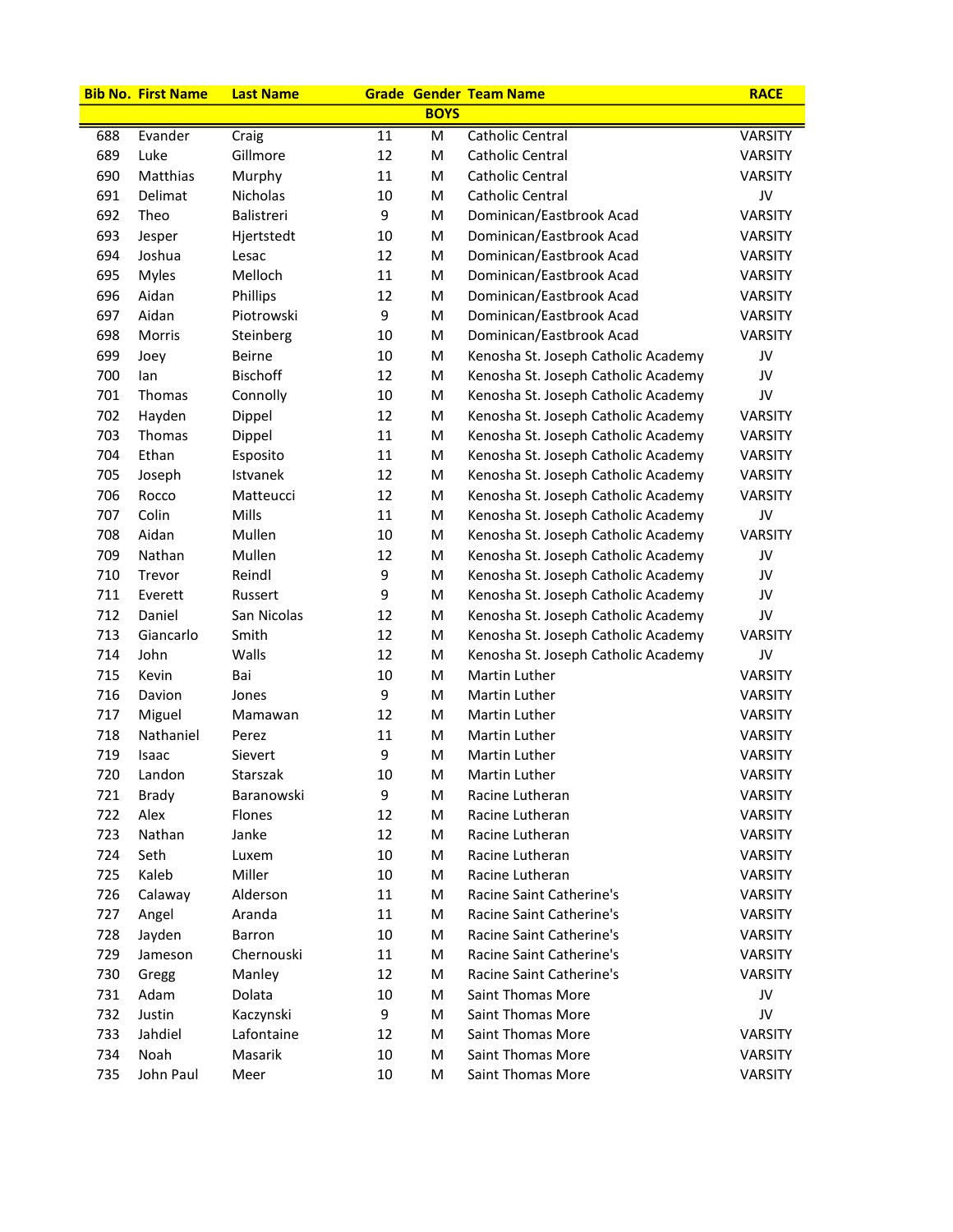|     | <b>Bib No. First Name</b> | <b>Last Name</b> |    |             | <b>Grade Gender Team Name</b> | <b>RACE</b>    |
|-----|---------------------------|------------------|----|-------------|-------------------------------|----------------|
|     |                           |                  |    | <b>BOYS</b> |                               |                |
| 736 | Joseph                    | Missurelli       | 12 | M           | Saint Thomas More             | VARSITY        |
| 737 | Rafael                    | <b>Morales</b>   | 9  | M           | Saint Thomas More             | <b>VARSITY</b> |
| 738 | William                   | Scheske          | 11 | M           | Saint Thomas More             | <b>VARSITY</b> |
| 739 | Remy                      | Swayne           | 12 | M           | Saint Thomas More             | <b>VARSITY</b> |
| 740 | Angel                     | Ayala            | 10 | M           | Shoreland Lutheran            | <b>VARSITY</b> |
| 741 | Tyler                     | Bunkelman        | 9  | M           | Shoreland Lutheran            | <b>VARSITY</b> |
| 742 | Andy                      | Duff             | 10 | M           | Shoreland Lutheran            | <b>VARSITY</b> |
| 743 | John                      | Goines           | 11 | M           | Shoreland Lutheran            | <b>VARSITY</b> |
| 744 | Jon                       | Kolakowski       | 11 | M           | Shoreland Lutheran            | <b>VARSITY</b> |
| 745 | Hayden                    | Lampton          | 9  | M           | Shoreland Lutheran            | <b>VARSITY</b> |
| 746 | Noah                      | Moore            | 11 | M           | Shoreland Lutheran            | <b>VARSITY</b> |
| 747 | Mullen                    | Novotny          | 12 | M           | Shoreland Lutheran            | <b>VARSITY</b> |
| 748 | Asher                     | Patterson        | 9  | M           | Shoreland Lutheran            | <b>VARSITY</b> |
| 749 | Justin                    | Stanolis         | 9  | M           | Shoreland Lutheran            | <b>VARSITY</b> |
| 750 | Sebby                     | Babu             | 11 | M           | The Prairie School            | <b>VARSITY</b> |
| 751 | Nolan                     | Boerner          | 10 | M           | The Prairie School            | <b>VARSITY</b> |
| 752 | Gavin                     | Chadwick         | 11 | M           | The Prairie School            | JV             |
| 753 | David                     | Clark            | 9  | M           | The Prairie School            | <b>VARSITY</b> |
| 754 | JP                        | Jorgenson        | 11 | M           | The Prairie School            | <b>VARSITY</b> |
| 755 | Wyatt                     | Knoell           | 11 | M           | The Prairie School            | <b>VARSITY</b> |
| 756 | Jack                      | Lopez            | 11 | M           | The Prairie School            | JV             |
| 757 | Stephe'n                  | McGravey-Tate    | 12 | M           | The Prairie School            | <b>VARSITY</b> |
| 758 | Vincent                   | Praefke          | 11 | M           | The Prairie School            | <b>VARSITY</b> |
| 759 | Andrew                    | Schaefer         | 11 | M           | The Prairie School            | JV             |
| 760 | Joey                      | Scumaci          | 11 | M           | The Prairie School            | JV             |
| 761 | Jackson                   | Smith            | 9  | M           | The Prairie School            | JV             |

j